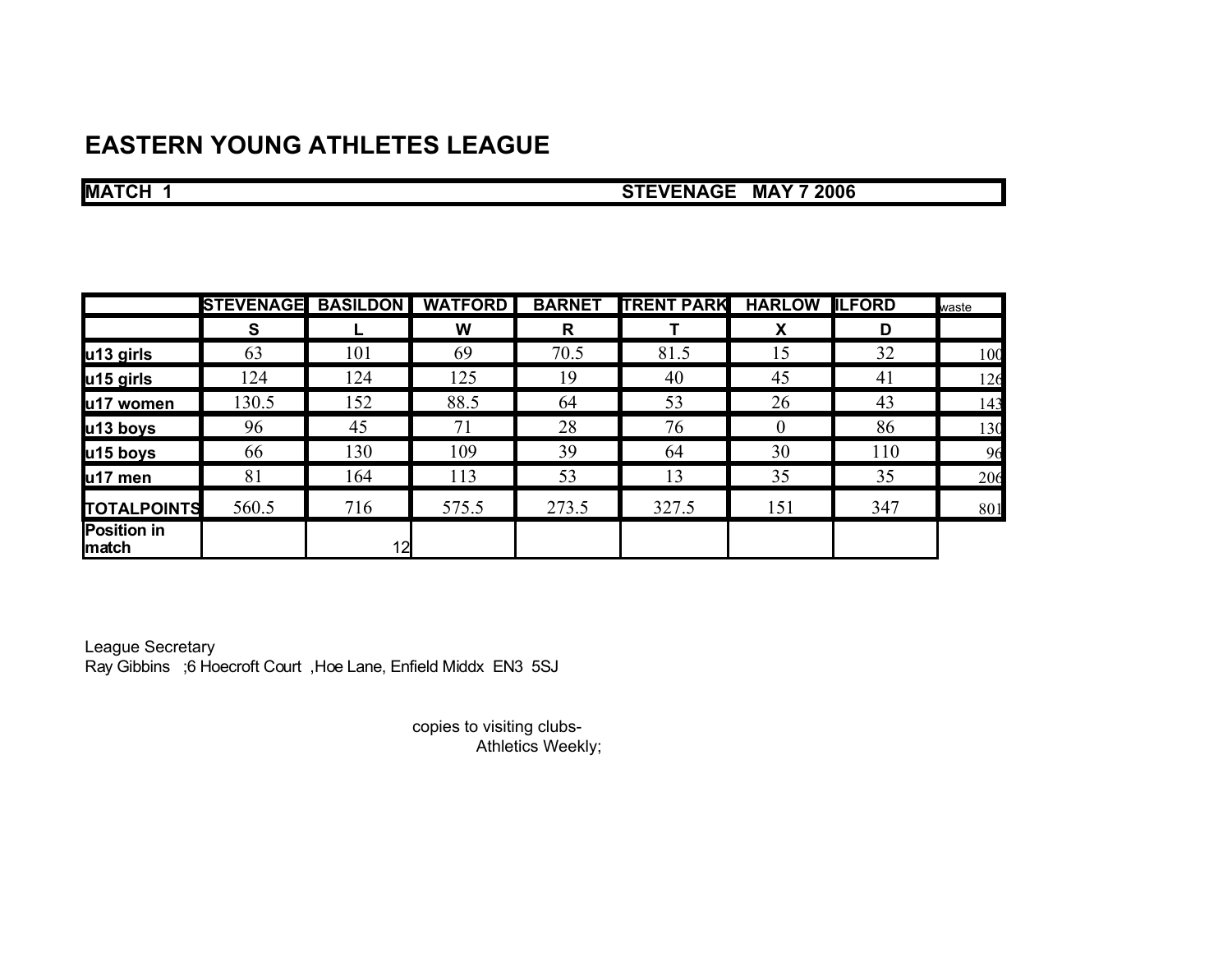**EASTERN YOUNG ATHLETES LEAGUE STEVENAGE 15 August 2004 under 13 girls**

| <b>EVENT</b>    |                                            | <b>FIRST</b>                           | <b>SECOND</b>                     | <b>THIRD</b>                          | <b>FOURTH</b>                   | <b>FIFTH</b>                           | <b>SIXTH</b>                           | <b>SEVENTH</b>             |    | S <sub>l</sub> |        |              |     | <b>WRTXD</b> | waste  |
|-----------------|--------------------------------------------|----------------------------------------|-----------------------------------|---------------------------------------|---------------------------------|----------------------------------------|----------------------------------------|----------------------------|----|----------------|--------|--------------|-----|--------------|--------|
| and strin       |                                            | 7 points                               | 6 points                          | 5 points                              | 4 points                        | 3 points                               | 2 points                               | 1 point                    |    |                |        |              |     |              |        |
| 70mH            | A                                          | <b>OLLIE</b><br>13.8                   | 14.3<br>lR.                       | J. WILLARD<br>15.7                    | <b>I.HENSON</b><br>16.0<br>W    |                                        |                                        |                            |    | 7              |        | 6            |     |              |        |
|                 | в                                          | E.BALLARD<br>15.9<br>LL                |                                   |                                       |                                 |                                        |                                        |                            |    | 7              |        |              |     |              | 21     |
| 100m            | A                                          | C.MAYO<br>14.2                         | <b>C.WINGFIELD</b><br>14.3<br>R   | S<br>14.4                             | N.ANYIKA<br>D 14.6              | W<br>15.0                              | <b>B.GRIMSEY</b><br>15.0               | <b>E.NICOLAS</b><br>X 15.3 | 5  |                |        | 6            |     |              |        |
|                 | в                                          | A.GRIST<br><b>RR</b><br>14.5           | M.LUMSDEN<br>14.8<br>DD           | A.H-WILLIAM<br>14.8<br>LL             | M.HAMILTON<br>SS 15.3           | <b>K.WRIGHT</b><br>16.4<br><b>WW</b>   | <b>J.WILLARD</b><br>16.4<br><b>ITT</b> | V.MALCOLM<br>XX<br>17.6    |    | 5              |        |              |     |              |        |
| 200m            | A                                          | <b>C.WINGFIELD</b><br>29.5<br>IR.      | C.MAYO<br>29.5                    | L A.GATES<br>30.1                     | S K.CREWE<br>30.6               | N.ANYIKA<br>31.3                       | M.LANCASTER<br>313.3<br>W              | <b>J.WILLARD</b><br>34.7   | 5  | 6              |        |              |     |              |        |
|                 | в                                          | A.GRIST<br>30.2<br><b>RR</b>           | A.H-WILLAIMS LL II.HENSON<br>30.8 | 30.9<br><b>WW</b>                     | M.LUNSDEN<br>DD<br>31.1         | A.RACHAM<br>lss<br>31.6                | <b>E.NICHOLLS</b><br>32.2<br>XX        | R.MCNULTY<br>36.5<br>TT    | 31 | 6              |        |              |     |              |        |
| 800m            | A                                          | <b>K.BARBER</b><br>2.33.5<br>R         | <b>K.BROWN</b><br>2.33.9          | TK.CREWE<br>2.45.1                    | X T.ATKINS<br>2.47.1            | <b>HENSON</b><br>Ιw<br>2.47.2          | <b>H.DEWHURST</b><br>2.51.1            |                            | 2  |                |        |              |     |              |        |
|                 | в                                          | <b>C.WINGFIELD</b><br>2.48.2<br>RR.    | S.PIKE<br>2.55.5<br><b>ISS</b>    | <b>C.BENTLEY</b><br>2.58.0<br>WW.     | E.RAE<br>2.58.2<br>LL           | C.BRYAN<br>3.02.5<br>IТT               |                                        |                            | 6  |                |        |              |     |              |        |
| 1500m           | A                                          | M.OMAR<br>lw<br>5.29.2                 | E.BALLARD<br>5.37.5               | <b>C.GLENNON</b><br>6.05.5            |                                 |                                        |                                        |                            |    | 6              |        |              |     |              | 10     |
|                 | в                                          | N.WICKINGS<br>5.35.5<br>IW.            | A.MCDONNEL<br>LL<br>5.48.1        | <b>R.MCNULTY</b><br>6.53.6<br>TT      |                                 |                                        |                                        |                            |    | 6              |        |              | 5   |              | 10     |
| <b>HighJump</b> | A                                          | <b>E.SHERIDAN</b><br>1.25<br>R         | <b>E.GRIMSEY</b><br>1.25          | A.RACHMAN<br>1.20                     | I.OLLEG<br>1.15                 | <b>C.RODWAY</b><br>1.10<br>ID          |                                        |                            | 5  |                |        | 6.5          | 6.5 |              |        |
|                 | в                                          | <b>C.SMITH</b><br>1.15 $TT$<br>LL      | C.GLENNON<br>1.10                 |                                       |                                 |                                        |                                        |                            |    |                |        |              | 6   |              | 15     |
| Long Jump       | A                                          | C.MAYO<br>4.05                         | <b>E.GRIMSEY</b><br>3.99          | A.RACHKHAM<br>3.66                    | D<br>3.62                       | M.OMER<br>3.38<br>W                    | K.CREWE<br>3.24<br>X                   | M.EDY<br>3.24<br>R         | 5  | 7              |        |              |     |              |        |
|                 | в                                          | <b>K.BROWN</b><br>3.81<br>ITT          | C.SMITH<br>3.24<br>ILL            | <b>C.BENTLEY</b><br>3.19<br><b>WW</b> | <b>M.HAMILTON</b><br>3.10<br>SS | C.RODWAY<br>3.06<br>IDD.               |                                        |                            |    | 6              |        |              |     |              |        |
| <b>Shot</b>     | A                                          | .SAXON<br>7.25<br>lS                   | <b>K.BROWN</b><br>6.13            | N.KIRUANYIKA<br>5.69                  | M.OMER<br>5.37<br>W             | M.EDEY<br>5.26                         | R E.RAY<br>5.13                        |                            |    | 2              |        | 3            |     |              |        |
|                 | в                                          | <b>E.SHERIDAN</b><br><b>RR</b><br>4.90 | <b>T.ATKINS</b><br>4.62           | A.GATES<br>4.51<br>lss                | C.BRYAN<br>4.46<br><b>TT</b>    | <b>N.WICKINGS</b><br><b>WW</b><br>3.22 |                                        |                            | 5  | 6              |        |              |     |              |        |
| Discus          | A                                          | .SAXON<br>19.32<br>S                   | <b>C.BENTLEY</b><br>10.01         | W C.GLENNON<br>9.67                   | .PARK<br>9.65                   |                                        |                                        |                            |    |                | 6      |              |     |              |        |
|                 | в                                          | C.BRYAN<br>8.83<br>ITT                 | K.WRIGHT<br>7.26<br><b>WW</b>     |                                       |                                 |                                        |                                        |                            |    |                |        |              |     |              | 15     |
| <b>Relay</b>    |                                            | <b>BASILDON</b><br>$L$ 58.2            | <b>BARNET</b><br>R 60.0           | <b>STEVENAGE</b><br>S 60.3            | TRENTPARK T<br>61.6             | <b>WATFORD</b><br>W 62.2               |                                        |                            | 5  | 7              |        | 6            |     |              |        |
|                 | total should be 532 carry to summary sheet |                                        |                                   |                                       |                                 |                                        |                                        |                            |    |                | 63 101 | 69 70.5 81.5 |     | 15           | 32 100 |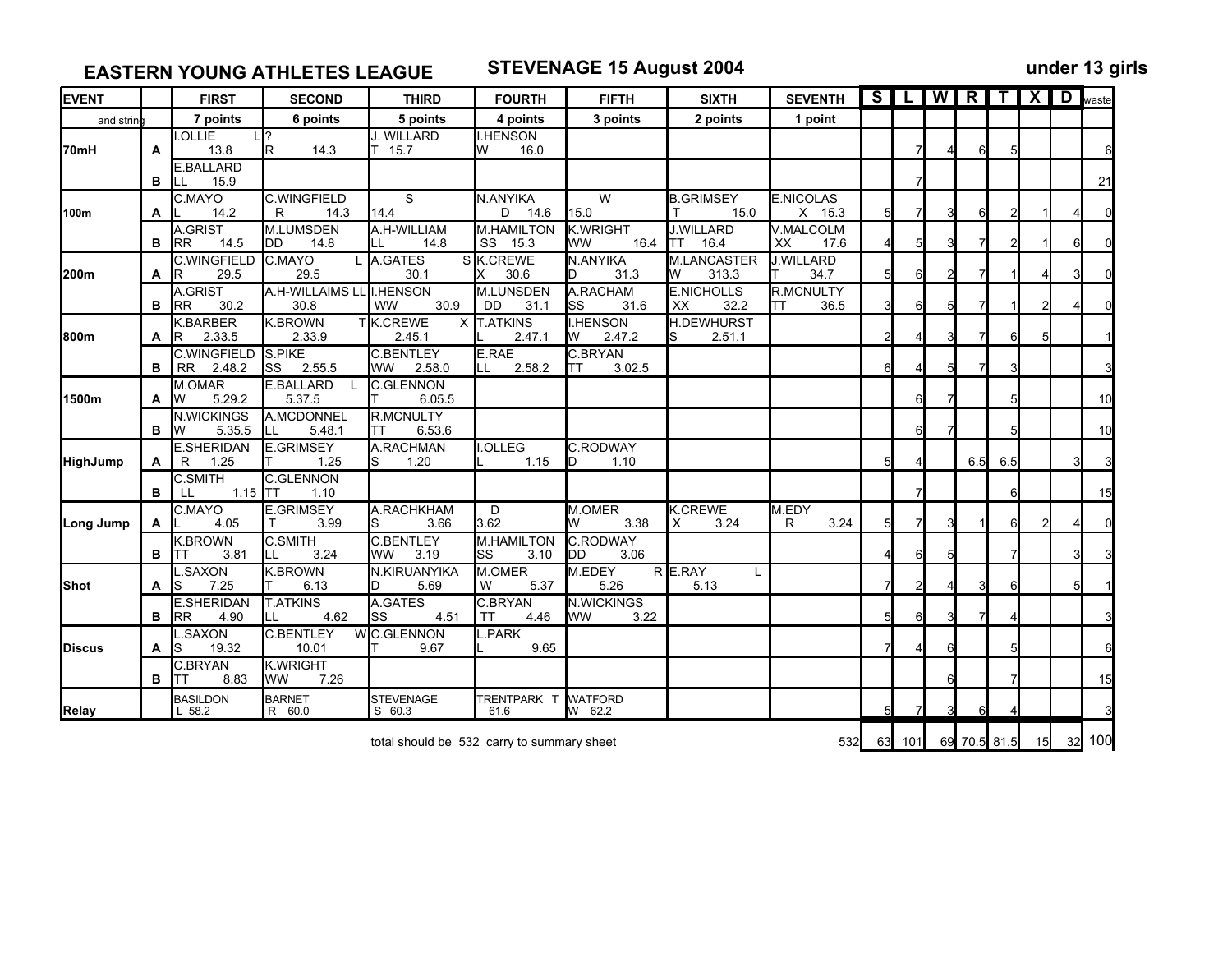**EASTERN YOUNG ATHLETES LEAGUE STEVENAGE 15 August 2004 under 15 girls**

| <b>EVENT</b>   |   | <b>FIRST</b>                           | <b>SECOND</b>                    | <b>THIRD</b>                           | <b>FOURTH</b>                          | <b>FIFTH</b>                                   | <b>SIXTH</b>            | <b>SEVENTH</b>         |    |    |                 |    | <b>SILIWIRITIXID</b> |    |        |
|----------------|---|----------------------------------------|----------------------------------|----------------------------------------|----------------------------------------|------------------------------------------------|-------------------------|------------------------|----|----|-----------------|----|----------------------|----|--------|
| and strin      |   | 7 points                               | 6 points                         | 5 points                               | 4 points                               | 3 points                                       | 2 points                | 1 point                |    |    |                 |    |                      |    |        |
| l75mH          | A | G.COLLINGWOOD A.CLARKE<br>13.7         | 13.7<br>lS                       | W<br>15.3                              | T<br>17.2                              |                                                |                         |                        | 6  | 7  |                 |    |                      |    |        |
|                | В | <b>H.SWEETMAN</b><br>SS<br>13.9        | S.AGCN<br>14.2                   | WW H.MURPHY<br>LL<br>17.9              |                                        |                                                |                         |                        |    | 51 | 6               |    |                      |    | 10     |
| 100m           | A | <b>S.MEIKLE</b><br>14.0<br>W           | $\times$<br>14.0                 | A.CLARKE<br>S<br>14.5                  | <b>S.TAYLOR</b><br>R<br>14.5 ON        | <b>M.WRITHERT</b><br>15.0 15.0<br>$\mathsf{L}$ | $\mathsf{T}$            |                        |    |    |                 |    |                      | 6  |        |
|                | в | A.AGCA<br>14.4<br><b>WW</b>            | <b>C.WILLIAMS</b><br>14.4<br>LL  | N.WILCOX<br>SS<br>14.5                 | A.RAYMER<br>RR.<br>14.9                | <b>E.BECKWITH</b><br>15.9<br>TT                | A.MORGAN<br>16.1<br>XХ  |                        | 5  | 61 |                 |    |                      |    |        |
| l200m          | A | P.WOODS<br>28.6<br>X                   | <b>K.MCGINLEY</b><br>28.9<br>W   | <b>C.WILLIAMS</b><br>29.9              | <b>H.SWEETMAN A.JONES</b><br>30.5<br>S | 30.7                                           | S.TAYLOR<br>30.7<br>IR. | <b>C.ELSEY</b><br>31.2 |    | 51 | 6               |    |                      |    |        |
|                | в | <b>R.DANIELS</b><br>29.3<br>LL         | N.WILCOX<br>29.7<br>lSS          | <b>A.RAYNER</b><br>30.6<br>RR          | <b>C.LENNON</b><br>31.4<br><b>WW</b>   | <b>E.BECKWITH</b><br>33.2<br>TT                | A.MORGAN<br>33.7<br>XХ  |                        | 61 |    |                 |    |                      |    |        |
| 300m           | A | N.TWINE<br>46.5                        | <b>J.WHITE</b><br>50.3<br>S      | <b>R.BENTLEY</b><br>51.1               | <b>E.BECKWITH</b><br>55.8              |                                                |                         |                        | 6  |    |                 |    |                      |    |        |
|                | в | <b>K.FRANKLIN</b><br>48.4<br>ILL       | <b>H.SWEETMAN</b><br>51.4<br>SS  | <b>C.MITCHELL</b><br><b>WW</b><br>54.4 |                                        |                                                |                         |                        | 6  |    |                 |    |                      |    | 10     |
| 800m           | Α | N.TWINE<br>2.27.0                      | N.LITTLE<br>2.32.2               | SA.JONES<br>2.38.3                     | <b>H.WELLAMS</b><br>2.45.5<br>IX.      | <b>C.MITCHELL</b><br>2.53.6<br>W               |                         |                        | 6  |    | 3               |    |                      |    |        |
|                | в | <b>V.LITTLE</b><br>2.37.5<br><b>IS</b> | R.LOVELOCK<br>2.41.2<br>LL.      | <b>R.MCGINLEY</b><br>WW<br>2.54.9      |                                        |                                                |                         |                        |    | 61 | 5               |    |                      |    | 10     |
| 1500m          | A | <b>C.V-HAMILTON</b><br>5.14.9<br>lS    | A.WEBB<br>5.16.2                 | <b>V.WALKER</b><br>5.21.9<br>W         |                                        |                                                |                         |                        |    | 61 | 5               |    |                      |    | 10     |
|                | в | K.TILL<br>5.33.6<br>LL                 | N.DARBY<br>5.38.8<br>WW          |                                        |                                        |                                                |                         |                        |    |    | 6               |    |                      |    | 15     |
| High Jump      | A | A.REES<br>1.48<br>IS                   | G.COLLLINGWOOD<br>1.30<br>L      | IN.DARBY<br>1.20<br>W                  |                                        |                                                |                         |                        |    | 61 |                 |    |                      |    | 10     |
|                | в | <b>K.FRANKLIN</b><br>1.25              | <b>K.CLARK</b><br>1.20<br>lS.    |                                        |                                        |                                                |                         |                        | 6  |    |                 |    |                      |    | 15     |
| Long Jump      | A | S.MAYKLE<br>4.59<br>IW                 | A.REES<br>4.39                   | N.TWINE<br>4.35                        | P.WOODS<br>3.21                        | A.JONES<br>D<br>3.81                           | N.CHOUDRY<br>3.24       |                        | 61 | 51 |                 |    |                      |    |        |
|                | в | C.COLLINGWOOD<br>4.23                  | <b>B.SCANES</b><br>SS<br>3.99    | <b>R.BENTLEY</b><br>WW<br>3.65         | <b>C.ELSEY</b><br>3.23<br>ΤT           | A.MORGAN<br>2.68<br>XX                         |                         |                        | 6  |    |                 |    |                      |    |        |
| lShot i        | А | <b>C.DEACON</b><br>8.92<br>ID          | M.WARD<br>W<br>8.66              | A.REES<br>S<br>8.06                    | C.ELSEY<br>7.75                        | <b>N.HEARN</b><br>7.37                         | G.EASTWOOD<br>4.56      |                        |    |    | 6               |    |                      |    |        |
|                | в | <b>S.BURKE</b><br>6.55<br><b>WW</b>    | G.GRAHAM XX<br>4.40              | E.NOONE<br>4.26<br>TT                  |                                        |                                                |                         |                        |    |    |                 |    |                      | 6  | 10     |
| Discus         | A | M.WARD<br>29.55<br><b>IW</b>           | <b>F.GROSS</b><br>20.35          | <b>C.DEACON</b><br>18.59<br>D          | <b>B.DOWELL</b><br>17.75               | <b>G.INGRAM</b><br>12.44<br>IX.                | S.TAYLOR<br>9.88<br>R   | <b>E.NOONE</b><br>8.57 | 61 |    | 7               |    |                      |    |        |
|                | в | <b>S.BURKE</b><br>WW 19.14             | <b>C.HAMILTON</b><br>16.83<br>SS | <b>H.BIGGINS</b><br>14.85<br>LL        | <b>C.CLEMENTS</b><br>IDD.<br>14.38     | G.EASTWOOD A.RAYNOR<br>9.22<br>XX.             | 7.25<br>RR.             |                        | 6  | 51 |                 |    |                      |    |        |
| <b>Javelin</b> | A | <b>C CLEMENT</b><br>18.79<br>ID        | <b>S BURKE</b><br>W 16.14        | <b>F GROSS</b><br>11,23<br>lS.         | <b>H BIGGINS</b><br>9.17               | E NOONE<br>7.00                                |                         |                        |    |    | 6               |    |                      |    |        |
|                | в | <b>C DEACON</b><br>18.77<br>D          | M WARD<br>14.42<br>W             | <b>CREASE</b><br>H.<br>10.25<br>lS     | N HEARN<br>6.60                        |                                                |                         |                        |    |    | 6               |    |                      |    |        |
| <b>RELAY</b>   |   | <b>STEVENAGE</b><br>57.2               | <b>BASILDON</b><br>57.4          | <b>WATFORD</b><br>58.0<br>W            | <b>TRENT PARK</b><br>64.0              | <b>HARLOW</b><br>66.1                          |                         |                        |    |    |                 |    |                      |    |        |
|                |   |                                        |                                  |                                        |                                        | total should be 644- carry to summary sheet    |                         |                        |    |    | 644 124 124 125 | 19 | 40                   | 45 | 41 126 |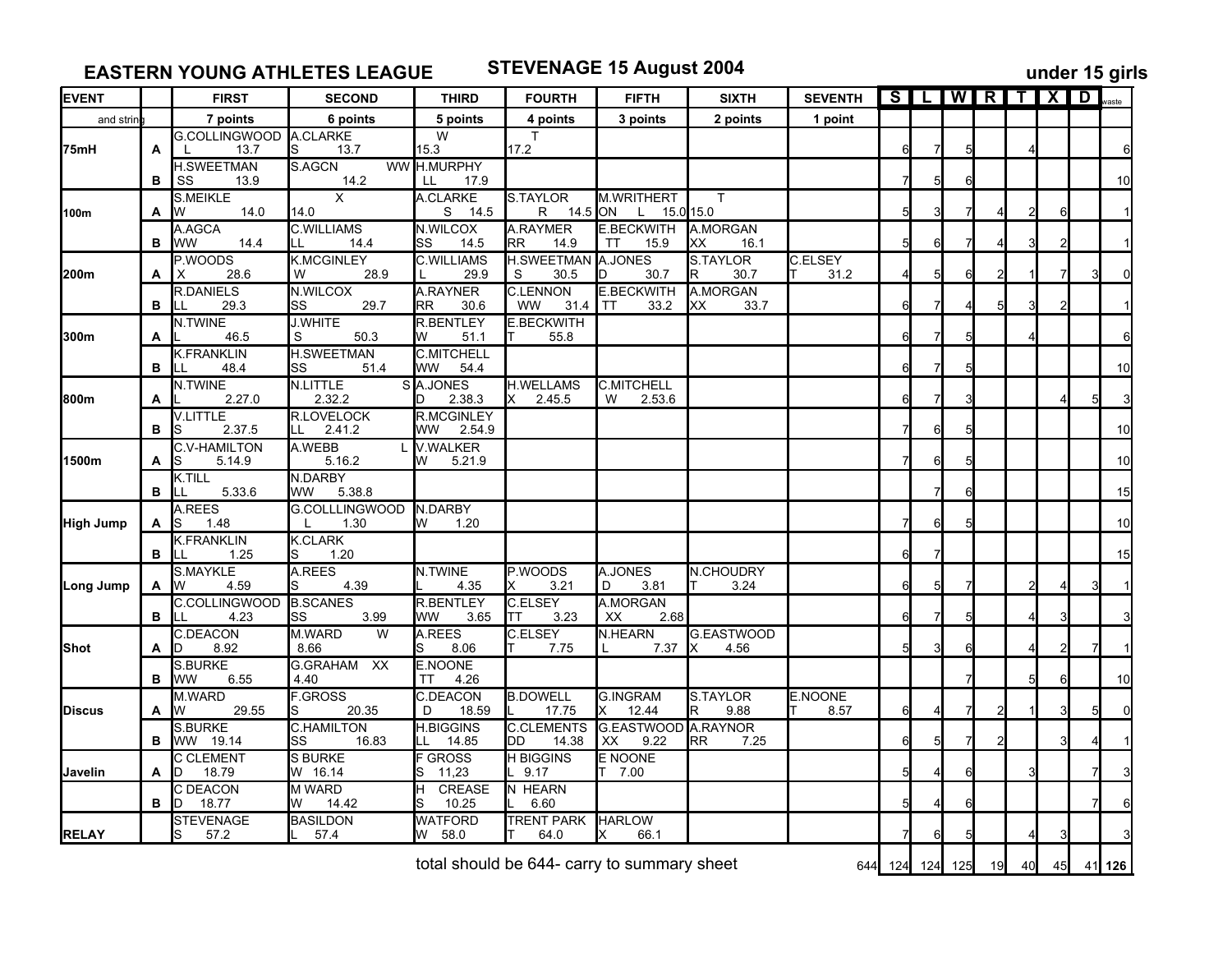**EASTERN YOUNG ATHLETES LEAGUE STEVENAGE 15 August 2004 under 17 women**

| <b>EVENT</b>   |   | <b>FIRST</b>                          | <b>SECOND</b>                    | <b>THIRD</b>                           | <b>FOURTH</b>                               | <b>FIFTH</b>                   | <b>SIXTH</b>                  | <b>SEVENTH</b>                | $\overline{\mathbf{s}}$ | L  |          |                | <b>WIRITIXID</b> waste |    |             |     |
|----------------|---|---------------------------------------|----------------------------------|----------------------------------------|---------------------------------------------|--------------------------------|-------------------------------|-------------------------------|-------------------------|----|----------|----------------|------------------------|----|-------------|-----|
| and strin      |   | 7 points                              | 6 points                         | 5 points                               | 4 points                                    | 3 points                       | 2 points                      | 1 point                       |                         |    |          |                |                        |    |             |     |
|                |   | <b>J.SIMPSON</b>                      | .EDGAR                           | A.BLAND                                | <b>R.BLEVINGS</b>                           |                                |                               |                               |                         |    |          |                |                        |    |             |     |
| l80mH          | A | 12.9<br>IS                            | 13.1                             | 13.6<br>w                              | 17.2<br>IR.                                 |                                |                               |                               |                         | 61 | 5        |                |                        |    |             |     |
|                | в | <b>K.WILSON</b><br>13.6               | <b>S.HUGHE</b><br>WW<br>16.2     |                                        |                                             |                                |                               |                               |                         |    |          |                |                        |    |             | 15  |
|                |   | <b>B.AWOKOYA S</b>                    | K.SHEPARD                        | S.KIGOZI                               | A.BLAND                                     | <b>J.SMITH</b>                 | <b>T.CHOWDRY</b>              | <b>D.BRAYSON</b>              |                         |    |          |                |                        |    |             |     |
| 100m           | A | 12.7                                  | 12.8                             | 13.5<br>D                              | W 13.7                                      | R 14.6                         | $T = 14.8$                    | X<br>15.9                     |                         | 61 |          | 3              |                        |    | 5           |     |
|                |   | <b>J.DOUGAN</b>                       | <b>N.LEONARD</b>                 | <b>N.PARKER</b>                        | <b>H.LIDGET</b>                             | <b>M.MATHEWS</b>               |                               |                               |                         |    |          |                |                        |    |             |     |
|                | в | DD<br>13.4                            | lSS<br>14.5                      | lww<br>14.6                            | XX<br>15.0                                  | LL.<br>15.3<br><b>E.HOWARD</b> |                               |                               | 6                       |    | 5        |                |                        |    |             |     |
| 200m           | A | <b>K.SHEPARD</b><br>26.4              | S.KIGOZI<br>27.7                 | <b>J.MONSELL</b><br>28.5               | <b>G.RAY</b><br>29.1                        | 30.0<br>IW                     | <b>M.LARKIN</b><br>31.3       | <b>D.BRAYSON</b><br>32.9<br>х |                         |    |          |                |                        |    | 61          |     |
|                |   | <b>S.BAILEY</b>                       | TOWNSEND                         | <b>R.MORETON</b>                       | <b>J.SMITH</b>                              | N.LEONARD                      | <b>T.CHOWDRY</b>              | <b>J.CHURCH</b>               |                         |    |          |                |                        |    |             |     |
|                | в | 27.6<br>LL                            | 29.2<br>DD                       | 29.2<br><b>WW</b>                      | <b>RR</b><br>30.3                           | lss<br>30.4                    | 30.5<br>TТ                    | 33.4<br>XХ                    |                         |    |          |                |                        |    | 61          |     |
|                |   | <b>B.AWOKOYA S</b>                    | <b>L.EDGAR</b>                   | L.TOWNSEND                             | <b>H.SHERIDAN</b>                           | <b>M.LARKIN</b>                |                               |                               |                         |    |          |                |                        |    |             |     |
| 300m           | A | 45.2                                  | 46.2                             | D<br>47.5                              | 49.3<br>R                                   | 50.7                           |                               |                               |                         | 6  |          |                |                        |    | 5           |     |
|                |   | <b>F.WHITNEY</b>                      | <b>D.DIGNAM</b><br>LL            | <b>R.BLEYINGS</b>                      | Z.CHANDLER<br>52.9                          |                                |                               |                               |                         | 61 |          |                |                        |    |             |     |
|                | в | 45.7<br>lSS<br><b>J.MANSELL</b>       | 47.0<br>A.DUNN                   | <b>RR</b><br>49.1<br><b>H.SHERIDAN</b> | ГT<br><b>S.LEOPALD</b>                      |                                |                               |                               |                         |    |          |                |                        |    |             |     |
| 800m           | A | 2.20.1<br>lS                          | 2.24.4<br>LL                     | R<br>2.35.1                            | 2.48.3                                      |                                |                               |                               |                         |    |          |                |                        |    |             |     |
|                |   | <b>D.DIGNUM</b>                       | <b>F.WHITNETY</b>                | Z.CHANDLER                             |                                             |                                |                               |                               |                         |    |          |                |                        |    |             |     |
|                | в | 2.29.8                                | 2.32.5<br>SS                     | 2.54.6<br>ТT                           |                                             |                                |                               |                               | 6                       |    |          |                |                        |    |             | 10  |
|                |   | <b>K.SEFTON</b>                       | S.MCCORMICK                      | <b>H.KITCHIN</b>                       |                                             |                                |                               |                               |                         |    |          |                |                        |    |             |     |
| 1500m          | A | 5.08.0                                | lS<br>5.11.4                     | 5.36.6<br>ΙW                           |                                             |                                |                               |                               | հ                       | 7  |          |                |                        |    |             | 10  |
|                |   | <b>D.LOVELOCK</b><br>5.22.5           | <b>H.BAILEY</b><br>lS            |                                        |                                             |                                |                               |                               | 6                       |    |          |                |                        |    |             |     |
|                | в | ILL<br><b>K.WILSON</b>                | 6.03.8<br><b>J.ARTHUR</b>        | E.HOWARD                               |                                             |                                |                               |                               |                         |    |          |                |                        |    |             | 15  |
| High Jump      | A | 1.50                                  | 1.35                             | 1.30<br>ΙW                             |                                             |                                |                               |                               |                         |    |          |                |                        |    |             | 10  |
|                |   | S.BAILEY                              | S.HUGHES                         | <b>L.SCANES</b>                        |                                             |                                |                               |                               |                         |    |          |                |                        |    |             |     |
|                | В | 1.45<br>ILL.                          | 1.20<br>WW                       | 1.20<br>lSS                            |                                             |                                |                               |                               | 5.5                     | 7  | 5.5      |                |                        |    |             | 10  |
|                |   | <b>K.WILLSON</b>                      | G.RAY                            | R J.ARTHER                             | S.KIGOZI                                    | H.LIDGEY                       | S.LEOPOLD                     |                               |                         |    |          |                |                        |    |             |     |
| Long Jump      | A | 4.88                                  | 4.68                             | 4.20                                   | 4.16<br>D                                   | 3.79                           | 3.76<br>Т                     |                               |                         |    |          | 6              |                        | 3  |             |     |
|                | в | S.BAILEY<br>4.51                      | <b>R.BLEVINGS</b><br>4.20<br>RR. | Z.CHANDLER<br>2.55<br>ITT              | <b>J.SIMPSON</b><br>SS<br>1.99              |                                |                               |                               |                         |    |          | 6              |                        |    |             |     |
|                |   | <b>J SMITH</b>                        | J ARTHUR                         | K SEFTON LH GREEN                      |                                             |                                |                               |                               |                         |    |          |                |                        |    |             |     |
| TripleJump     | A | R 8.43                                | 8.30                             | 8.13                                   | W 6.91                                      |                                |                               |                               |                         |    |          |                |                        |    |             |     |
|                |   | <b>G RAY</b>                          | <b>F WHITNEY</b>                 | <b>D LOVELOCK</b>                      |                                             |                                |                               |                               |                         |    |          |                |                        |    |             |     |
|                | в | R 8.39                                | S 8.16                           | $L$ 6.85                               |                                             |                                |                               |                               | ิค                      |    |          |                |                        |    |             | 10  |
|                |   | <b>B.AWOKOYA S</b>                    | S.LEWIS                          | .EDGAR                                 | <b>N.MILLS</b>                              | <b>J.DOUGAN</b>                | <b>K.BRYAN</b>                | <b>H.CATHORNE</b>             |                         |    |          |                |                        |    |             |     |
| Shot           | A | 9.30                                  | 8.64<br>w                        | 6.97                                   | 6.59<br>R.                                  | 6.22<br>D                      | 6.17                          | 5.66<br>x                     |                         | 51 | 6        |                |                        |    |             |     |
|                | в | L.TOWNSEND<br>6.13<br>IDD.            | M.MATTHEWS<br>5.91<br>LL         | <b>T.CHOWDRY</b><br>5.48<br>ITT        | <b>J.MANSELL</b><br>5.33<br>SS              | H.GREEN<br>5.31<br><b>WW</b>   | <b>J.CHURCH</b><br>5.20<br>XX |                               |                         | 6  | 3        |                |                        | 21 |             |     |
|                |   | .SCANES<br>S                          | H.GREEN                          | <b>M.MATHERS</b>                       | <b>H.CATHORNE</b>                           | K.BRYAN                        | <b>N.MILLS</b>                |                               |                         |    |          |                |                        |    |             |     |
| Discus         | A | 22.71                                 | 21.10                            | 20.04                                  | 19.39<br>X                                  | 16.64                          | 15.49                         |                               |                         |    | 6        | $\overline{2}$ |                        |    |             |     |
|                |   | J.RICHARDSON K.SEFTON                 |                                  | <b>H.BAILEY</b>                        |                                             |                                |                               |                               |                         |    |          |                |                        |    |             |     |
|                | в | W 19.66                               | LL 18.72                         | 13.95                                  |                                             |                                |                               |                               |                         |    |          |                |                        |    |             |     |
|                |   | L.CAPICOTTO                           | H.CATHRONE                       | A.DUNNE                                | <b>K.BRYAN</b>                              | A.SHERIDAN                     | .SCANES                       |                               |                         |    |          |                |                        |    |             |     |
| <b>Javelin</b> | А | 27.68<br>W                            | 14.73<br>х                       | 14.03                                  | 12.06                                       | 10.96<br>IR.                   | 9.11<br>S                     |                               |                         |    |          |                |                        | 6  |             |     |
|                | В | J.RICHARDSON M.LARKINS<br>12.02<br>WW | TТ<br>11.01                      | <b>D.DIGNUM</b><br>LL<br>5.24          |                                             |                                |                               |                               |                         | 5  |          |                | 6                      |    |             | 10  |
|                |   | <b>BASLIDON</b>                       | <b>LISTEVENAGE</b>               | $\overline{w}$                         | TRENT PARK HARLOW                           |                                |                               |                               |                         |    |          |                |                        |    |             |     |
| <b>RELAY</b>   |   | 52.8                                  | 53.1<br>S                        | 57.1                                   | 59.5                                        | ΙX<br>62.8                     |                               |                               |                         |    | 5        |                |                        |    |             |     |
|                |   |                                       |                                  |                                        | total should be 700- carry to summary sheet |                                |                               | 700                           | 130.<br>$5 \mid$        |    | 152 88.5 | 64             | 53                     | 26 | 43 <b>1</b> | 143 |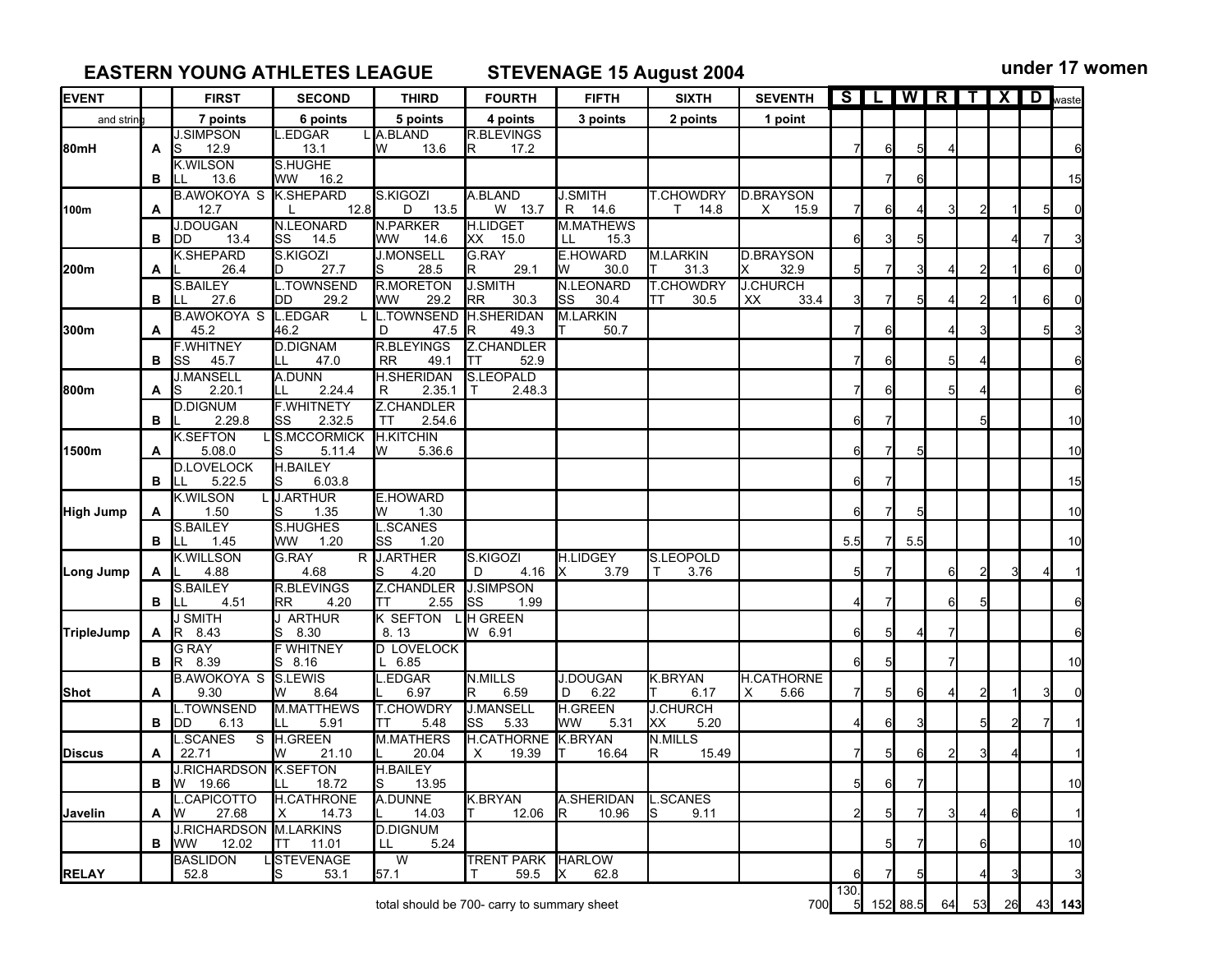## **EASTERN YOUNG ATHLETES LEAGUE STEVENAGE 15 August 2004 under 13 boys**

| <b>EVENT</b> |   | <b>FIRST</b>                            | <b>SECOND</b>                      | <b>THIRD</b>                               | <b>FOURTH</b>                               | <b>FIFTH</b>                       | <b>SIXTH</b>                         | <b>SEVENTH</b> |                |    |                |   | SLWRTXD <sub>waste</sub> |                |          |
|--------------|---|-----------------------------------------|------------------------------------|--------------------------------------------|---------------------------------------------|------------------------------------|--------------------------------------|----------------|----------------|----|----------------|---|--------------------------|----------------|----------|
| and strin    |   | 7 points                                | 6 points                           | 5 points                                   | 4 points                                    | 3 points                           | 2 points                             | 1 point        |                |    |                |   |                          |                |          |
| 75mH         | A | <b>J.BISHOP</b><br>15.9                 | <b>B.V-HAMILTON</b><br>16.3<br>S   | <b>J.MCGAULLEY</b><br>W<br>16.9            |                                             |                                    |                                      |                | $6 \mid$       |    | 5              |   |                          |                | 10       |
|              | в | R.DIXON<br>16.7<br><b>I</b> ww          | <b>H.KEAN</b><br>lss<br>18.3       |                                            |                                             |                                    |                                      |                | $6 \mid$       |    | 71             |   |                          |                | 15       |
| l100m        | A | N.M-BLAKE<br>13.5                       | D B.DAVID<br>S                     | W<br>14.0 14.8                             | $\overline{R}$<br>15.0                      | $\mathsf{L}$<br>15.1               | M.WANDSWORTH<br>16.4<br>$\mathsf{T}$ |                | $6 \mid$       | 3  | 5              |   |                          | $\overline{7}$ |          |
|              | в | <b>D.BROADLEY</b><br><b>IDD</b><br>14.4 | <b>T.SHEREN</b><br>14.9<br>lss     | <b>F.RAZZANO</b><br><b>TT</b><br>15.4      | J.BISHOP<br>LL                              | <b>J.MCGAULLEY</b><br>15.5 WW 15.7 |                                      |                | $6 \mid$       |    |                |   |                          | 7              |          |
| l200m        | A | N.M-BLAKE<br>27.9<br>ID                 | <b>B.DAVID</b><br>28.9<br>ls       | <b>J.PHILLIP</b><br>31.3                   | C.EATON<br>31.7                             | F.RAZZANO<br>33.2                  | M.WRIGHT<br><b>I</b> W<br>34.0       |                | $6 \mid$       |    |                |   |                          |                |          |
|              | в | P.DE'ATH<br>28.9<br>lss.                | A.LEGON<br>DD.<br>31.7             | A.AJUWON<br><b>RR</b><br>32.0              | R.DIXON<br>lww l<br>32.3                    | <b>J.BISHOP</b><br>32.9<br>ILL.    | M.WANDSWORTH<br>$\top$<br>35.5       |                |                |    |                | 5 |                          | 61             |          |
| 800m         | A | <b>E.PEARCE</b><br>2.34.0               | L.DORMER<br>2.45.0<br>IW           | <b>F.RAZZANO</b><br>$\mathsf{T}$<br>2.47.5 | A.LEGON<br>2.48.1                           | JASON.P<br>2.50.2<br>IR I          | <b>P.SPICER</b><br>S.<br>2.51.4      |                | $\overline{2}$ |    | 6              | 3 |                          |                |          |
|              | в | M.WRIGHT<br>WW 2.46.6                   | <b>H.WILLIAMS</b><br>2.47.6<br>lss | M.ROSCO<br>RR 2.49.5                       | <b>J.BARLEY</b><br><b>TT</b><br>$3.04.7$ DD | <b>B.JONES</b><br>3.51.5           |                                      |                | 6              |    | 7              | 5 |                          |                |          |
| l1500m       | A | R.WAGSTAFFE<br>5.19.7                   | <b>J.MCGAULLEY</b><br>5.32.7<br>Iw |                                            |                                             |                                    |                                      |                |                |    | հ              |   |                          |                | 15       |
|              |   | <b>G.ANASTASI</b><br>5.41.2<br>B ITT    |                                    |                                            |                                             |                                    |                                      |                |                |    |                |   |                          |                | 21       |
| High Jump    | A | C STANBOROUGH L H KEAM<br>1.45          | S 1.20                             | <b>D BRADLEY</b><br>D 1.15                 | <b>G ANASTASI</b><br>$T$ 1.10               |                                    |                                      |                | հ              |    |                |   |                          | 5І             | 6        |
|              | в | <b>B PEARSON</b><br>$S$ 1.10            | K STOREY<br>1.05                   |                                            |                                             |                                    |                                      |                |                |    |                |   |                          |                | 15       |
| Long Jump    | A | <b>N.MITCHELL</b><br>4.76<br>ID         | <b>T.SHEREN</b><br>3.93            | M.WANDSWORTH M.WRIGHT<br>3.68<br>$\top$    | $3.59$ R<br>W                               | <b>J.PHILIPS</b><br>3.19           |                                      |                | 6              |    |                | 3 |                          |                | 3        |
|              | в | P.DE'ATH<br>3.79<br>lss                 | D.BROADLEY<br>3.77<br>IDD.         | <b>L.DORMEN</b><br>3.41<br><b>WW</b>       | <b>J.MCCORMICK A.AJUWON</b><br>3.31<br>TT   | 3.11<br><b>RR</b>                  |                                      |                |                |    | 5              |   |                          |                |          |
| <b>Shot</b>  | A | Y.ZATAT<br>7.76                         | D B.K-HAMILTON<br>6.96             | <b>K.HAYNES</b><br>6.54                    | M.WALKER<br>5.51<br>W                       | <b>J.MCCORMICK</b><br>4.95         |                                      |                | 6              |    |                |   |                          |                |          |
|              | в | <b>B.JONES</b><br>6.10<br><b>IDD</b>    | L.DORMER<br>5.04<br>IW             | <b>K.STOREY</b><br>4.35<br>TT              |                                             |                                    |                                      |                |                |    | հ              |   |                          | 71             | 10       |
| Discus       | A | Y.ZATAT<br>22.64<br>ID                  | <b>B.V-HAMILTON</b><br>15.21       | <b>K.HAYNES</b><br>14.85                   | <b>K.STOREY</b><br>12.67                    | M.WALKER<br>l w<br>10.90           |                                      |                | $6 \mid$       | 51 | $\overline{3}$ |   |                          | 71             | 3        |
|              | в | <b>B.JONES</b><br>13.01<br>IDD.         | <b>H.WILLIAMS</b><br>10.64<br>lss  | <b>J.MCLAUGHLIN</b><br>7.52<br>ITT.        |                                             |                                    |                                      |                | 6              |    |                |   |                          | 71             | 10       |
| Relay        |   | <b>STEVENAGE</b><br>57.2                | SIFFORD<br>62.0<br>ID.             | <b>TRENTPARK</b><br>63.4                   | <b>WATFORD</b><br>64.8<br>W                 |                                    |                                      |                |                |    |                |   |                          | 61             | $6 \mid$ |

total points should be 532- carry to summary sheet  $\overline{532}$  96  $\overline{45}$   $\overline{71}$  28  $\overline{76}$  0 86  $\overline{130}$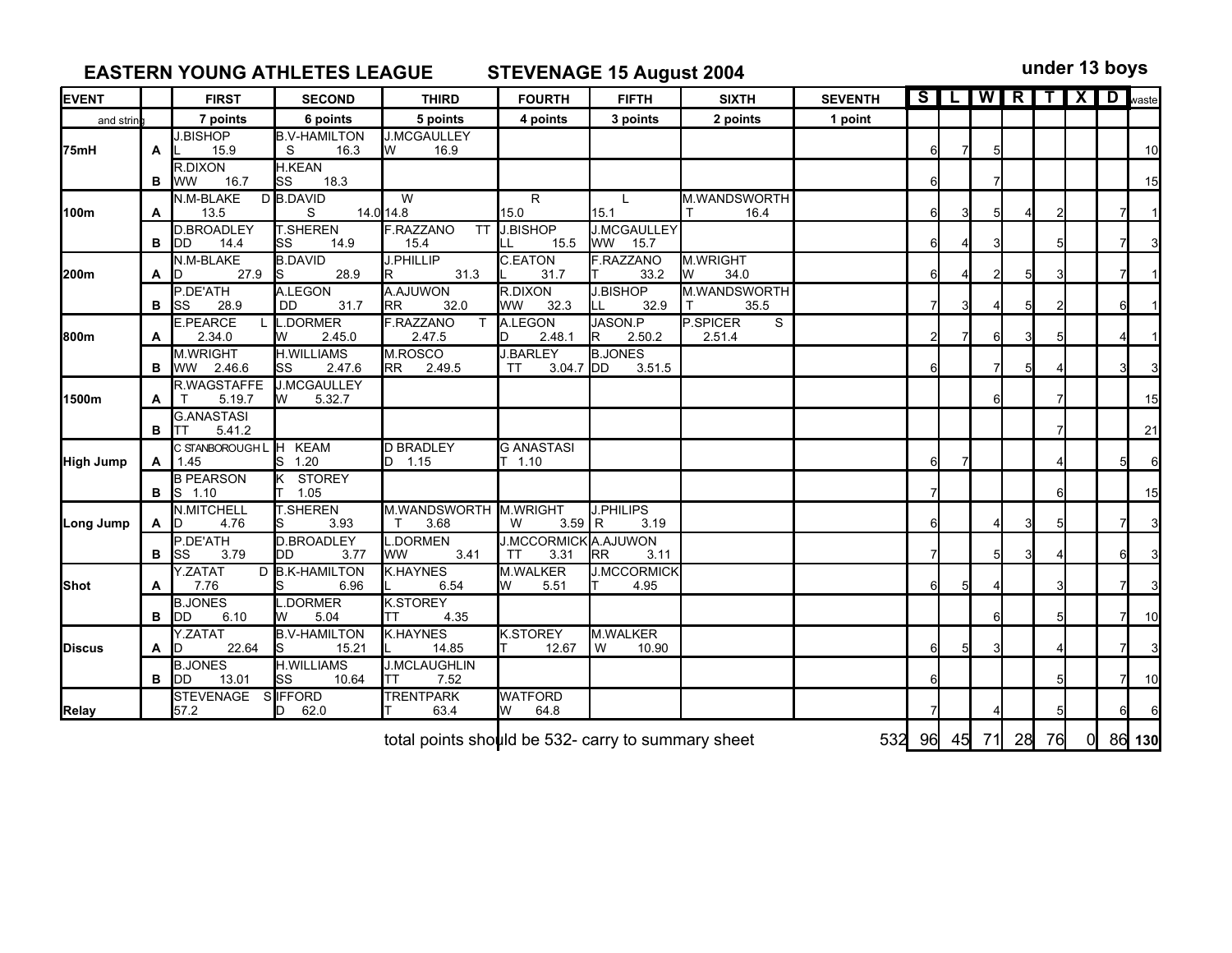**EASTERN YOUNG ATHLETES LEAGUE STEVENAGE 15 August 2004 under 15 boys**

| <b>EVENT</b>     |   | <b>FIRST</b>                               | <b>SECOND</b>                  | <b>THIRD</b>                        | <b>FOURTH</b>                           | <b>FIFTH</b>                         | <b>SIXTH</b>                           | <b>SEVENTH</b>                |    |        | SLIWRTXD Waste |   |                |          |
|------------------|---|--------------------------------------------|--------------------------------|-------------------------------------|-----------------------------------------|--------------------------------------|----------------------------------------|-------------------------------|----|--------|----------------|---|----------------|----------|
| and strin        |   | 7 points                                   | 6 points                       | 5 points                            | 4 points                                | 3 points                             | 2 points                               | 1 point                       |    |        |                |   |                |          |
| 80mH             | A | N.STOPPARD S<br>12.8                       | J.EDGAR<br>13.1                | S.GLYNN<br>lww<br>15.6              | A.AKINSANYA<br>17.7                     |                                      |                                        |                               | 6  | 5      |                |   |                | 6        |
|                  | в | <b>D.BROOKS</b><br>W<br>16.4               |                                |                                     |                                         |                                      |                                        |                               |    |        |                |   |                | 21       |
| 100m             | A | M.FERNADO X<br>12.8                        | <b>AALLEYNE</b><br>129<br>D    | S.DUFF<br>W<br>13.1                 | J.EDGAR<br>13.1                         | D.AJUWON<br>R 138                    | M.DARNELL<br>14.1                      | A.ANASTASI<br>T 14.5          |    | 5      | 3              |   | 6              | $\Omega$ |
|                  | в | <b>J.RAMSBOTTOM</b><br><b>WW</b><br>12.8   | A.AKISANYA<br>DD<br>13.2       | R.WELLINGTON<br>LL.<br>13.5         | <b>C.WATER</b><br><b>I</b> SS<br>14.5   | <b>J.FERRON</b><br><b>RR</b><br>14.7 | <b>A.BOWEN TT</b><br>15.8              |                               |    |        |                |   | 6              |          |
| 200m             | A | M.FERNNANDO<br>25.7<br>IX.                 | <b>B.HARRISON</b><br>25.9      | <b>R.BURLING</b><br>26.4<br>W       | <b>J.ALLEYNE</b><br>D<br>26.5           | S.PHILIP<br>28.9<br>R.               | <b>D.LARKIN</b><br>29.5                | <b>M.DARNELL</b><br>S<br>30.2 | 61 | $5 \,$ | 3              | 2 |                |          |
|                  | в | <b>J.RAMSBOTTOM</b><br>25.6<br><b>I</b> WW | A.PAMI<br>RR.<br>28.2          | <b>D.YAXLEY</b><br>28.5<br>Iхx      | A.ANASTASI<br>30.2<br>TT                | <b>L.LEDDY</b><br>DD<br>32.3         |                                        |                               |    |        | 61             |   |                |          |
| 400m             | A | <b>B.HARRISON</b><br>57.8                  | ls.duff<br>W<br>61.6           | M.SWAMAD<br>62.8<br>D               | <b>D.PICKET</b><br>S<br>63.8            | <b>D.LARKIN</b><br>65.1<br>IΤ        |                                        |                               |    | 6      |                | 3 |                |          |
|                  | в | L.HYNES<br>62.4                            | <b>D.JOESPH</b><br>66.3<br>DD  | A.RAZZANO<br>66.3<br>TΤ             | <b>J.DORMER</b><br><b>WW</b><br>68.8    | <b>J.HARE</b><br>lss<br>71.5         |                                        |                               |    |        |                | 5 | 6              |          |
| 800m             | A | <b>M.SWAMAS</b><br>D<br>2.22.7             | R.IVING<br>2.26.4              | <b>D.PICKET</b><br>2.30.0           | S E.YAXLEY<br>2.31.6                    | <b>J.DORMER</b><br>2.33.0            | <b>D.SAVAGE</b><br>T 2.37.6            | L.THOMPSON<br>2.46.8<br>R     | 6  | 3      |                |   | 7              | $\Omega$ |
|                  | в | S.SHANE<br><b>LL</b><br>2.33.5             | <b>J.HARE</b><br>lSS<br>2.39.9 | A.BOWMAN<br>2.40.7<br>TT            | LEDDY<br>2.41.1<br>DD                   |                                      |                                        |                               |    |        |                | 5 |                |          |
| 1500m            | Α | <b>T.WILLAIMS</b><br>4.59.1<br>W           | <b>J.FREEMAN</b><br>5.09.7     | L.CALLIS<br>5.26.4                  | C.DAWN<br>5.33.8                        |                                      |                                        |                               | 6  |        |                | 5 |                | 6        |
|                  | в | <b>R.PEARCE</b><br>5.14.1                  | A.RAZZANO<br>5.26.4<br>ТT      | <b>L.KIMBERLEY</b><br>lww<br>6.44.2 | <b>R.LEGON</b><br><b>I</b> DD<br>7.20.3 |                                      |                                        |                               |    | 5      |                | 6 |                | ิค       |
| <b>High Jump</b> | A | R.DAY<br>1.70                              | <b>D.JOSEPH</b><br>D<br>1.55   | <b>D.AJUWON</b><br>1.35<br>R        | S.JAMES<br>1.30<br>W                    | <b>C.WINTERS</b><br>1.30<br>S        |                                        |                               |    |        | 5              |   | 6              |          |
|                  | в | <b>R.WENNINGTON</b><br>1.50                |                                |                                     |                                         |                                      |                                        |                               |    |        |                |   |                | 21       |
| Long Jump        | A | M.FERNANDO<br>4.91<br>IX                   | <b>J.ALLEYNE</b><br>4.89       | <b>L.HYNES</b><br>4.63              | <b>C.WINTERS</b><br>4.57                | <b>O.BROOKS</b><br>4.41              | WD.AJOWON<br>$R_{\parallel}$<br>4.22   | <b>B.SAVAGE</b><br>4.14       |    | 3      | 2              |   | 6              | n        |
|                  | в | M.SWAMAD<br>4.51<br><b>IDD</b>             | <b>M.DARNELL</b><br>SS<br>4.05 | J.EDGAR<br>3.96<br>LL               | <b>D.LARKIN</b><br>3.81<br>TT           | <b>M.ELLIS</b><br>WW<br>3.42         | <b>J.FERGUSON</b><br><b>RR</b><br>3.40 |                               |    | 3      | 2              |   |                |          |
| <b>Shot</b>      | A | <b>S MCCARTHY</b><br>13.15                 | <b>N STOPPARD</b><br>S 10.00   | R LEGON<br>8.06<br>IDI              | <b>H MERRICK</b><br>W 7.01              | L CALLIS<br>6.01<br>IT.              | A CAMERON<br>R<br>6.01                 |                               |    |        | 21             | 3 | 5              |          |
|                  | в | HYNES<br>62.4                              | <b>J FERGUSON</b><br>R 5.88    | A TOWNSEND<br>$D$ 5.17              | A BOWMAN<br>T <sub>5.13</sub>           | M DOMBEY<br>W 4.88                   | J SEWELL<br>3.79<br>lS.                |                               |    | 3      | 6              |   | 5              |          |
| <b>Discus</b>    | A | S.MCCARTHY L<br>38.74                      | M.ELLIN<br>26.37<br>W          | C.DAWE<br>23.38                     | D L.KEEBLE<br>15.26<br>S                | A.ANASTASI<br>15.52                  |                                        |                               |    | 6      |                | 3 | 5 <sup>1</sup> |          |
|                  | в | <b>H.MERRICK</b><br>WW 23.87               | DD<br>21.86                    | <b>J.D. FREEMAN</b><br>15.52<br>LL  | N.DIPLOS<br>13.61<br>lТ                 | <b>D.PICKETT</b><br>SS<br>11.95      |                                        |                               |    |        |                |   | 6              |          |
| Javelin          | A | <b>R.WENNINGTON</b><br>L<br>41.51          | A.CARLE<br>36.35<br>D          | <b>M.ELLIS</b><br>24.93<br>lw       | A.CAMERON<br>20.45                      | <b>B.SAVAGE</b><br>19.25             | <b>J.HARE</b><br>17.35<br>S            |                               |    | 5      | ◢              | 3 | 6              |          |
|                  | B | <b>M.SIMPSON</b><br>LL 33.87               | <b>WW</b><br>20.98             | C.DAWE<br>DD<br>15.40               | N.DIPLOS<br>ITT<br>8.96                 |                                      |                                        |                               |    | 6      |                |   | 5              |          |
| <b>RELAY</b>     |   | <b>WATFORD</b><br>W<br>51.8                | <b>ILFORD</b><br>51.9          | <b>BASILDON</b><br>52.0             | <b>STEVENAGE</b><br>57.9                | <b>TRENT PARK</b><br>58.5            | <b>BARNET</b><br>58.7<br>R             |                               | 5  | 7      | $\overline{2}$ | 3 | 61             |          |

total should be 644- carry to summary sheet 644 66 130 109 39 64 30 110 96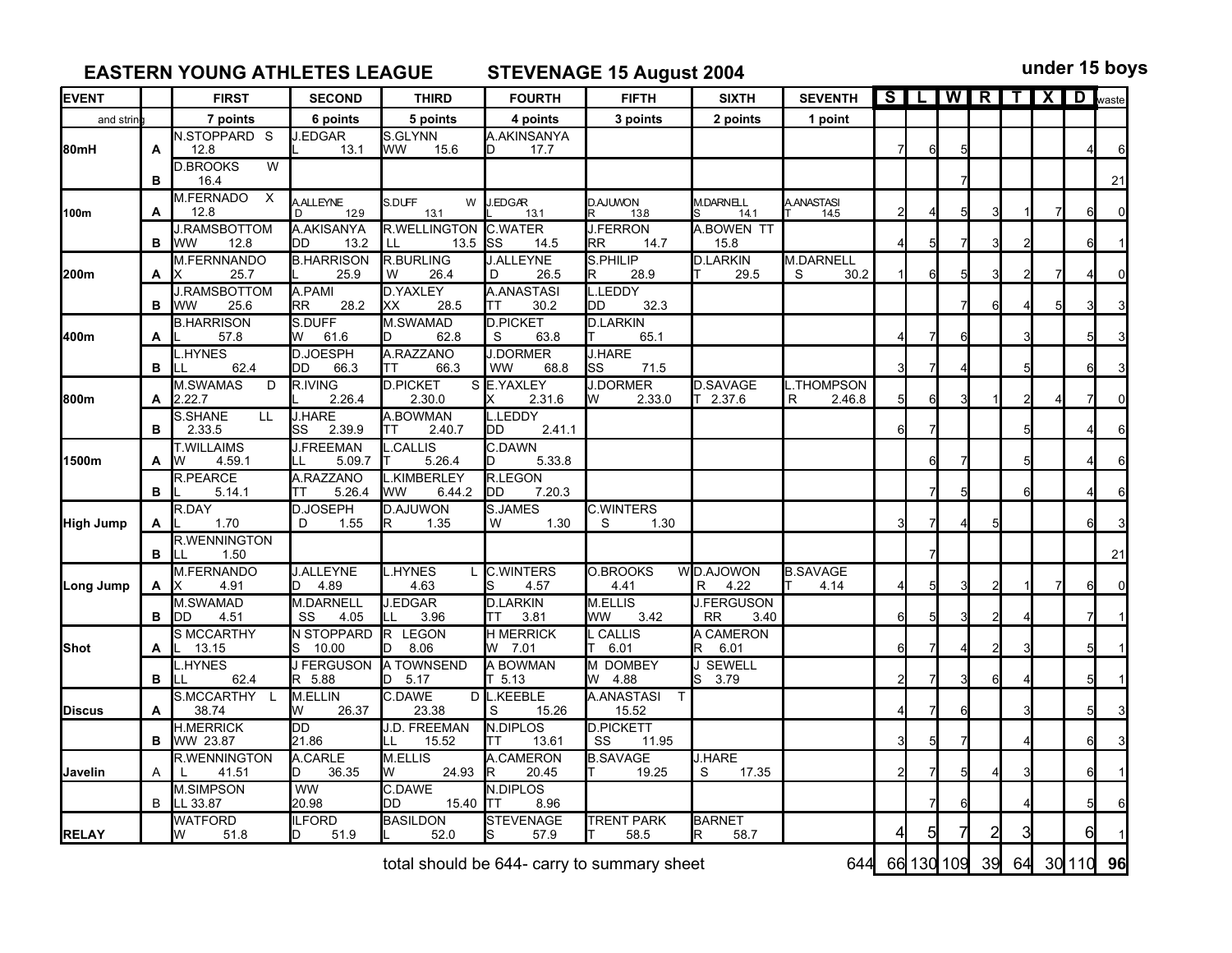**EASTERN YOUNG ATHLETES LEAGUE STEVENAGE 15 August 2004 under 17 men**

| 6 points<br>7 points<br>5 points<br>and strin<br><b>A.LOVERIDGE</b><br><b>WW</b><br>15.6<br>17.7<br>100mH<br>A<br>$\mathsf{L}$<br><b>C.HARRIS</b><br><b>H.HARVIE</b><br>16.4<br>W<br>19.7<br>в<br>LL<br>W<br><b>M.HARRISON</b><br>$\overline{\mathsf{s}}$<br>11.7<br>100m<br>11.7<br>11.3<br>A<br>M.LUMM<br>O.NZEAKO<br>12.8<br>11.8<br>в<br>LL<br>ID.<br><b>M.HARRISON</b><br><b>T.LLOYD</b><br>A.REYNOLDS | 4 points<br>$\overline{DD}$<br>12.7<br>O.NZEAKO<br>$25.5$ D<br>26.0 | 3 points             | 2 points         | 1 point          | 5        |   | 6<br>6<br>6 |    |   |          |   | 15<br>15 |
|-------------------------------------------------------------------------------------------------------------------------------------------------------------------------------------------------------------------------------------------------------------------------------------------------------------------------------------------------------------------------------------------------------------|---------------------------------------------------------------------|----------------------|------------------|------------------|----------|---|-------------|----|---|----------|---|----------|
|                                                                                                                                                                                                                                                                                                                                                                                                             |                                                                     |                      |                  |                  |          |   |             |    |   |          |   |          |
|                                                                                                                                                                                                                                                                                                                                                                                                             |                                                                     |                      |                  |                  |          |   |             |    |   |          |   |          |
|                                                                                                                                                                                                                                                                                                                                                                                                             |                                                                     |                      |                  |                  |          |   |             |    |   |          |   |          |
|                                                                                                                                                                                                                                                                                                                                                                                                             |                                                                     |                      |                  |                  |          |   |             |    |   |          |   |          |
|                                                                                                                                                                                                                                                                                                                                                                                                             |                                                                     |                      |                  |                  |          |   |             |    |   |          |   |          |
|                                                                                                                                                                                                                                                                                                                                                                                                             |                                                                     |                      |                  |                  |          |   |             |    |   |          |   |          |
|                                                                                                                                                                                                                                                                                                                                                                                                             |                                                                     |                      |                  |                  |          |   |             |    |   |          | 6 | 15       |
|                                                                                                                                                                                                                                                                                                                                                                                                             |                                                                     |                      |                  |                  |          |   |             |    |   |          |   |          |
| 22.8<br>200m<br>24.1<br>W<br>S<br>Α<br>L.                                                                                                                                                                                                                                                                                                                                                                   |                                                                     |                      |                  |                  | 5        |   | 6           |    |   |          |   |          |
| <b>J.EDWARS</b><br>S.HYNES<br>24.5<br>26.4<br><b>WW</b><br>LL<br>в                                                                                                                                                                                                                                                                                                                                          |                                                                     |                      |                  |                  |          | 6 | 7           |    |   |          |   | 15       |
| <b>J.EDWARDS</b><br>P.HAINES                                                                                                                                                                                                                                                                                                                                                                                | A.REYNOLDS S.SAVILLE                                                | <b>B.SMITH</b>       |                  |                  |          |   |             |    |   |          |   |          |
| 400m<br>51.2<br>55.3<br>${\mathsf S}$<br>W<br>A                                                                                                                                                                                                                                                                                                                                                             | $57.0$ X<br>57.4                                                    | 59.2<br>IR.          |                  |                  | 51       |   | 61          |    |   |          |   |          |
| <b>D.HALL</b><br><b>R.VICKERS</b><br><b>M.LUMM</b>                                                                                                                                                                                                                                                                                                                                                          |                                                                     |                      |                  |                  |          |   |             |    |   |          |   |          |
| <b>WW</b><br>59.0<br><b>SS</b><br>63.8<br>54.1<br>в<br>LL<br><b>J.SHANE</b><br><b>D.HALL</b><br><b>B.SMITH</b>                                                                                                                                                                                                                                                                                              | S.SAWLE                                                             | <b>C.MCKECHNIE</b>   | <b>J.WARD</b>    |                  | 5        |   | 6           |    |   |          |   | 10       |
| 2.12.02<br>800m<br>1.55.8<br>W<br>2.16.9<br>R<br>A                                                                                                                                                                                                                                                                                                                                                          | XX<br>2.17.6                                                        | 2.19.3<br>SS         | 2.31.3           |                  |          |   | 61          |    |   |          |   |          |
| P.HAINE<br><b>R.VICKERS</b><br>R.J.WATE                                                                                                                                                                                                                                                                                                                                                                     |                                                                     |                      |                  |                  |          |   |             |    |   |          |   |          |
| 2.21.3<br>2.26.3<br>1.58.0<br>S<br>В<br>LL.                                                                                                                                                                                                                                                                                                                                                                 |                                                                     |                      |                  |                  | 6        |   |             |    |   |          |   | 10       |
| <b>B.NAGY</b><br><b>J.SHANE</b><br><b>D.HALL</b><br>4.20.0<br>4.38.3<br>1500m<br>RR.<br>W<br>A                                                                                                                                                                                                                                                                                                              | C.MCKECHNIE R.J-WATT<br>S<br>4.29.7                                 | X.<br>5.10.1         |                  |                  |          |   | 5           | 6  |   |          |   |          |
| 4.35.7<br><b>D.RANDALL</b><br><b>G.DALTON</b><br>J.MOSS                                                                                                                                                                                                                                                                                                                                                     |                                                                     |                      |                  |                  |          |   |             |    |   |          |   |          |
| 4.55.1<br>SS<br>4.59.9<br>WW<br>4.54.2<br>lR.<br>в                                                                                                                                                                                                                                                                                                                                                          |                                                                     |                      |                  |                  | 5        |   |             | 61 |   |          |   | 10       |
| <b>D.SARTAIN</b><br>P.LARKIN<br><b>G.DITTA</b>                                                                                                                                                                                                                                                                                                                                                              | <b>B.NAGY</b>                                                       | <b>J.DOMBET</b>      | W J.WARD         |                  |          |   |             |    |   |          |   |          |
| High Jump<br>170<br>1.75<br>1.55<br>ID.<br>A<br>L.                                                                                                                                                                                                                                                                                                                                                          | R.<br>1.50                                                          | 1.50                 | 1.30             |                  |          |   |             |    | 2 | $6 \mid$ | 5 |          |
| <b>C.HARKINS</b><br><b>RR</b><br>1.55<br>1.30<br>в<br>LL.                                                                                                                                                                                                                                                                                                                                                   |                                                                     |                      |                  |                  |          |   |             | 61 |   |          |   | 15       |
| P.LIDGEY<br><b>S.STUART</b><br><b>D.SARTAIN</b>                                                                                                                                                                                                                                                                                                                                                             | <b>G.DALTON</b>                                                     | A.REYNOLDS S         | <b>M.HAMMOND</b> | <b>D.WILLARD</b> |          |   |             |    |   |          |   |          |
| 5.86<br>5.75<br>6.10<br>Long Jump<br>IX.<br>D<br>A                                                                                                                                                                                                                                                                                                                                                          | 4.88<br>W                                                           | 4.36                 | 3.93<br>R        | 3.63             |          | 5 |             |    |   |          | 6 |          |
| <b>J.CLATWORTHY</b><br><b>M.ALTON</b><br><b>C.MCKECHNIE</b><br>4.67<br><b>SS</b><br>в<br>ILL.                                                                                                                                                                                                                                                                                                               |                                                                     |                      |                  |                  | 51       |   | 61          |    |   |          |   | 10       |
| WW<br>5.53<br>3.95<br><b>D SARTAIN</b><br>P LIDGEY<br><b>J DOMBEY</b>                                                                                                                                                                                                                                                                                                                                       | G DITTA                                                             | J MOSS               |                  |                  |          |   |             |    |   |          |   |          |
| L 12.37<br>W 10.27<br>TripleJump<br>11.54<br>H<br>A                                                                                                                                                                                                                                                                                                                                                         | D<br>10.21                                                          | 9.26<br>lS.          |                  |                  |          |   |             |    |   | 6        |   |          |
| J CLATWORTHY L<br>O NZEAKO<br>R VICKERS                                                                                                                                                                                                                                                                                                                                                                     |                                                                     |                      |                  |                  |          |   |             |    |   |          |   |          |
| $D$ 10.18<br>S 9.10<br>в<br>11.41<br>S.HAYNES<br><b>B.NAGY</b><br><b>J.RAINERI</b>                                                                                                                                                                                                                                                                                                                          | <b>D.WILLARD</b>                                                    | <b>J.SATDRAOUTEN</b> |                  |                  | 5        |   |             |    |   |          | 6 | 10       |
| 9.06<br>8.39<br>ISHOT<br>7.83<br>IR.<br>W<br>A<br>L                                                                                                                                                                                                                                                                                                                                                         | 6.63                                                                | S 6.62               |                  |                  |          |   | 5           | 61 |   |          |   |          |
| <b>J.CHATWORTHY</b> M.TAYLOR<br>J.EDWARDS                                                                                                                                                                                                                                                                                                                                                                   | S.SCHREUBE                                                          |                      |                  |                  |          |   |             |    |   |          |   |          |
| 8.44<br><b>RR</b><br>8.11<br>WW 7.76<br>в<br>I LL.                                                                                                                                                                                                                                                                                                                                                          | R SS<br>6.25                                                        |                      |                  |                  |          |   | 5           | 6  |   |          |   |          |
| A.LOVERIDGE<br><b>M.TAYLOR</b><br><b>J.RAINERI</b><br><b>Discus</b><br>33.11<br>21.87<br>W<br>18.94<br>R<br>A                                                                                                                                                                                                                                                                                               | J.MOSS<br>ls<br>16.27                                               |                      |                  |                  |          |   |             | 61 |   |          |   |          |
| M.LUMM<br><b>M.ALTON</b>                                                                                                                                                                                                                                                                                                                                                                                    |                                                                     |                      |                  |                  |          |   |             |    |   |          |   |          |
| WW 16.13<br>24.45<br>в<br>LL.                                                                                                                                                                                                                                                                                                                                                                               |                                                                     |                      |                  |                  |          |   | 6           |    |   |          |   | 15       |
| <b>J RAINERI</b><br>C HARRIS<br><b>G BEGLEY</b>                                                                                                                                                                                                                                                                                                                                                             | J WARD                                                              | <b>MTAYLOR</b>       |                  |                  |          |   |             |    |   |          |   |          |
| W 39.33<br>32.48<br>S 24.31<br>Javelin<br>A                                                                                                                                                                                                                                                                                                                                                                 | 22.42 T                                                             | R 20.90              |                  |                  | 5        | 6 | 7           |    |   |          |   |          |
| A LOVERIDGE<br><b>S SCHEUBER</b><br>$L$ 32.15<br>S 6.70<br>в                                                                                                                                                                                                                                                                                                                                                |                                                                     |                      |                  |                  |          |   |             |    |   |          |   | 15       |
| <b>STE</b><br>S<br><b>BAS</b><br>$\mathsf{L}$                                                                                                                                                                                                                                                                                                                                                               |                                                                     |                      |                  |                  |          |   |             |    |   |          |   |          |
| <b>RELAY</b><br>46.7<br>WAT W<br>49.5 51.4                                                                                                                                                                                                                                                                                                                                                                  |                                                                     |                      |                  |                  | <u>5</u> | 7 | 6           |    |   |          |   | 10       |

total should be 700- carry to summary sheet 700 81 164 113 53 13 35 206